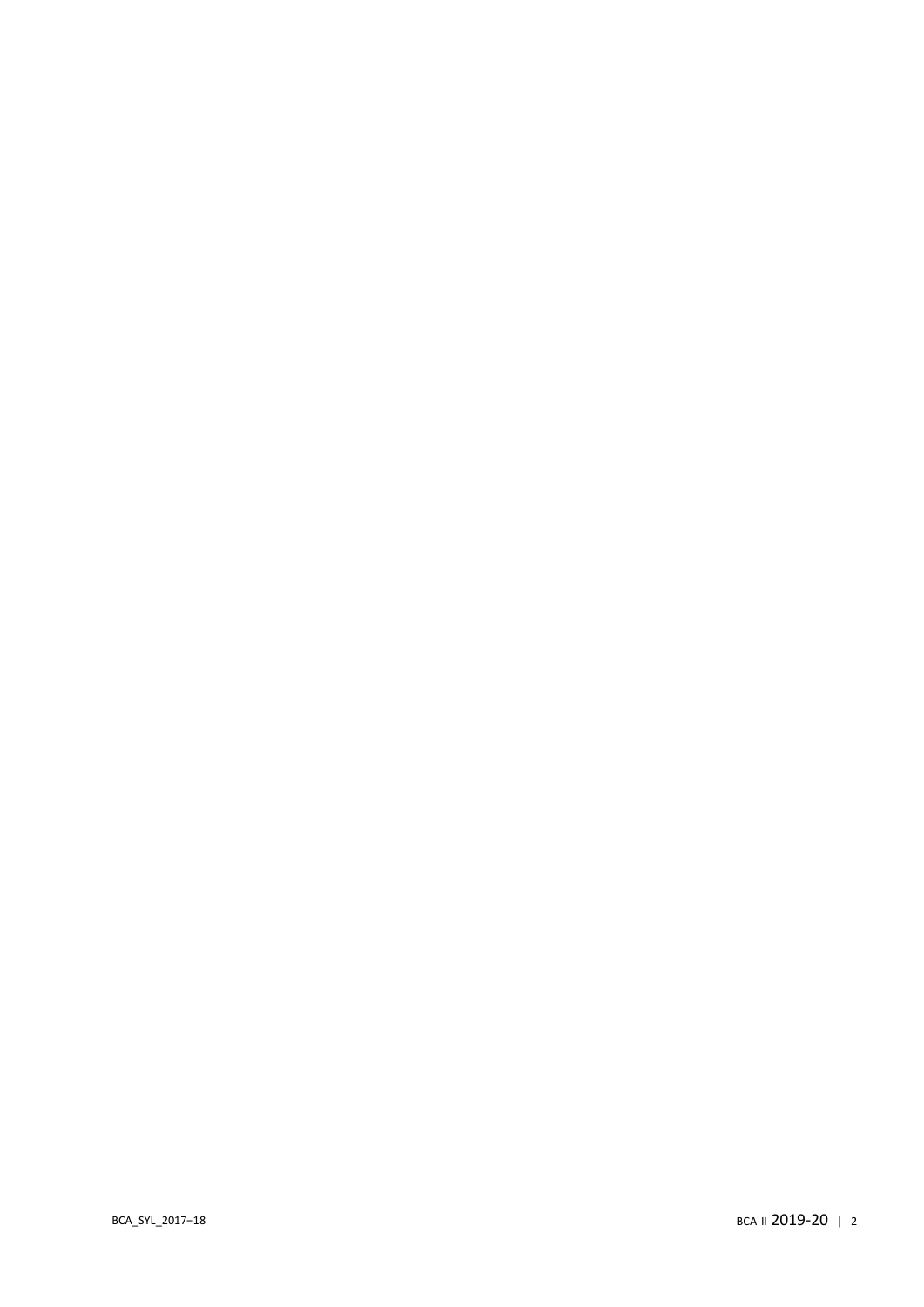# **SCHEME OF EXAMINATION BACHELOR OF COMPUTER APPLICATIONS**

#### **Note:**

Thestudent has to take any one group from among I, II, III, IV, V. The group will continue for the entire three years of BCA respectively for the first 2 papers and the student will not be allowed to change groups.

# **Theory:**

# **Part A:**

- 1. 10 Question of 1.5 mark each 15 marks
- 2. Answer should not exceed more than 50 words
- 3. All questions are compulsory

# **Part B:**

- 1. 5 Questions of 3 marks each 15 marks
- 2. Answer should not exceed more than 50 words
- 3. All questions are compulsory

# **Part C:**

- 1. 3 Questions of 7+7+6 marks each 20 marks.
- 2. There will be an internal choice in each question.
- 3. Answer should not exceed 400 words

#### **Practical & Projects:**

Practical exams shall be conducted by one internal and one external examiner of a batch of 40 students in a day.

Duration of Practical exam is 3 hours.

A Laboratory Exercise File should be prepared by each student for each practical paper and should be submitted during practical examinations.

Practical of 50 marks distribution is as under:

- a. 30 marks for practical examination exercise for 3 questions
- b. 10 marks for Viva-voce
- c. 10 marks for Laboratory Exercise File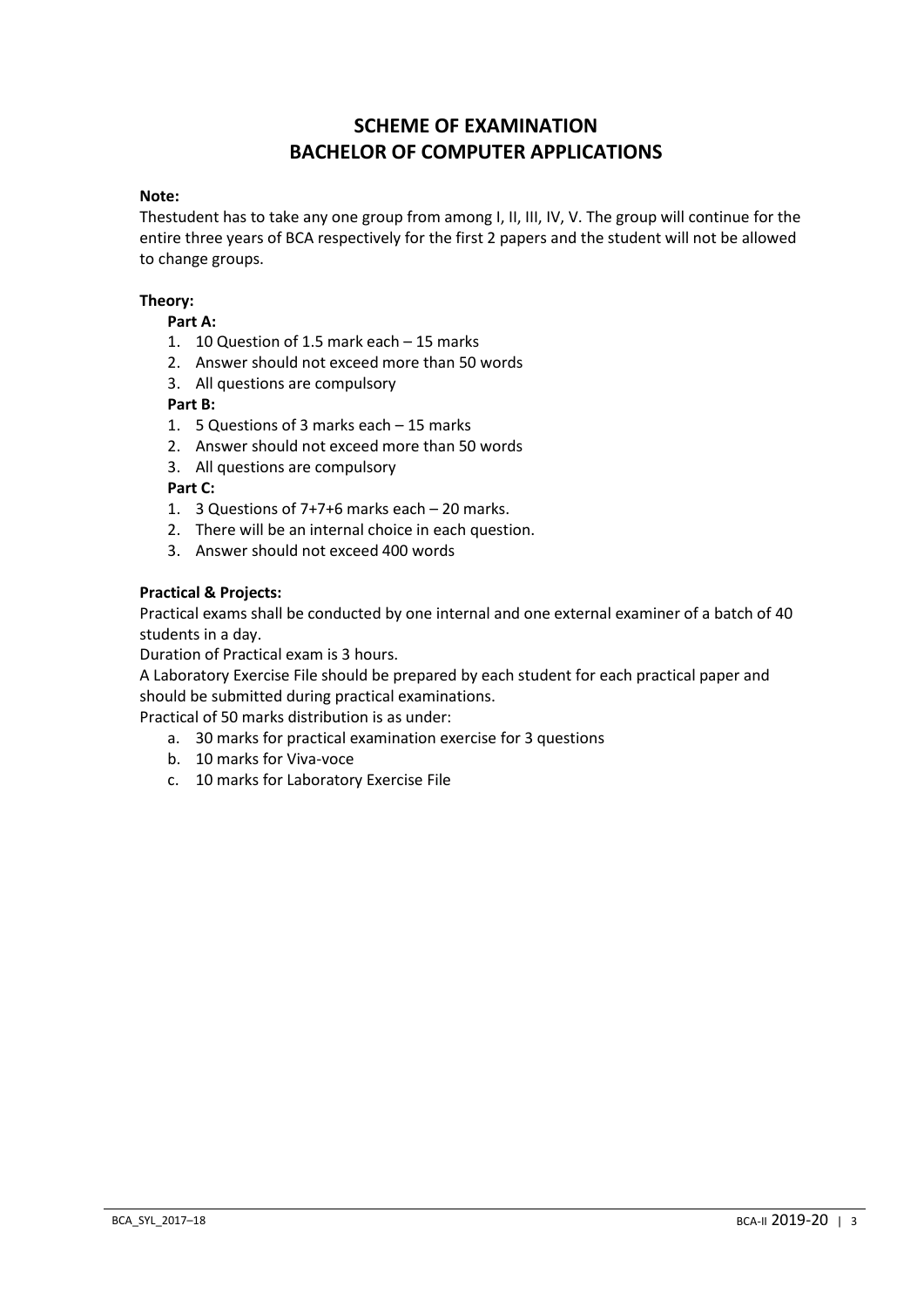#### **Group –I (Science)**

#### **bca-201Physics**

Properties of Bulk Matter Elastic behaviour, Stress-strain relationship, Hooke's law, Young's modulus, bulk modulus, shear, modulus of rigidity, poisson's ratio; elastic energy.Pressure due to a fluid column; Pascal's law and its applications (hydraulic lift and hydraulic brakes).Effect of gravity on fluid pressure.Viscosity, Stokes' law, terminal velocity, Reynold's number, streamline and turbulent flow.Critical velocity, Bernoulli's theorem and its applications.Surface energy and surface tension, angle of contact, excess of pressure, application of surface tension ideas to drops, bubbles and capillary rise.Heat, temperature, thermal expansion; thermal expansion of solids, liquids, and gases.Anomalous expansion. Specific heat capacity: Cp ,Cv – calorimetry; change of state – latent heat. Heat transfer – conduction and thermal conductivity, convection and radiation.Qualitative ideas of Black Body Radiation, Wein's displacement law, and Green House effect.Newton's law of cooling and Stefan's law.

#### Thermodynamics

Thermal equilibrium and definition of temperature (zeroth law of Thermodynamics).Heat, work and internal energy.First law of thermodynamics.Isothermal and adiabatic processes.

Second law of thermodynamics: Reversible and irreversible processes. Heat engines and refrigerators.

#### Behaviour of Perfect Gas and Kinetic Theory

Equation of state of a perfect gas, work done on compressing a gas. Kinetic theory of gases: Assumptions, concept of pressure. Kinetic energy and temperature; rms speed of gas molecules; degrees of freedom, law of equipartition of energy (statement only) and application to specific heat capacities of gases; concept of mean free path, Avogadro's number.

#### Oscillations and Waves

Periodic motion – period, frequency, displacement as a function of time. Periodic functions. Simple harmonic motion (SHM) and its equation; phase; oscillations of a spring – restoring force and force constant; energy in SHM – kinetic and potential energies; simple pendulum – derivation of expression for its time period; free, forced and damped oscillations (qualitative ideas only), resonance. Wave motion. Longitudinal and transverse waves, speed of wave motion. Displacement relation for a progressive wave.Principle of superposition of waves, reflection of waves, standing waves in strings and organ pipes, fundamental mode and harmonics.Beats. Doppler effect.

#### **Electrostatics**

Electric charges and their conservation.Coulomb's law  $-$  force between two point charges, forces between multiple charges; superposition principle and continuous charge distribution.

Electric field, electric field due to a point charge, electric field lines; electric dipole, electric field due to a dipole; torque on a dipole in a uniform electric field. Electric flux, statement of Gauss's theorem and its applications to find field due to infinitely long straight wire, uniformly charged infinite plane sheet and uniformly charged thin spherical shell (field inside and outside). Electric potential, potential difference, electric potential due to a point charge, a dipole and system of

charges; equipotential surfaces, electrical potential energy of a system of two point charges and of electric dipoles in an electrostatic field. Conductors and insulators, free charges and bound charges inside a conductor. Dielectrics and electric polarisation, capacitors and capacitance, combination of capacitors in series and in parallel, capacitance of a parallel plate capacitor with and without dielectric medium between the plates, energy stored in a capacitor, Van de Graaff generator.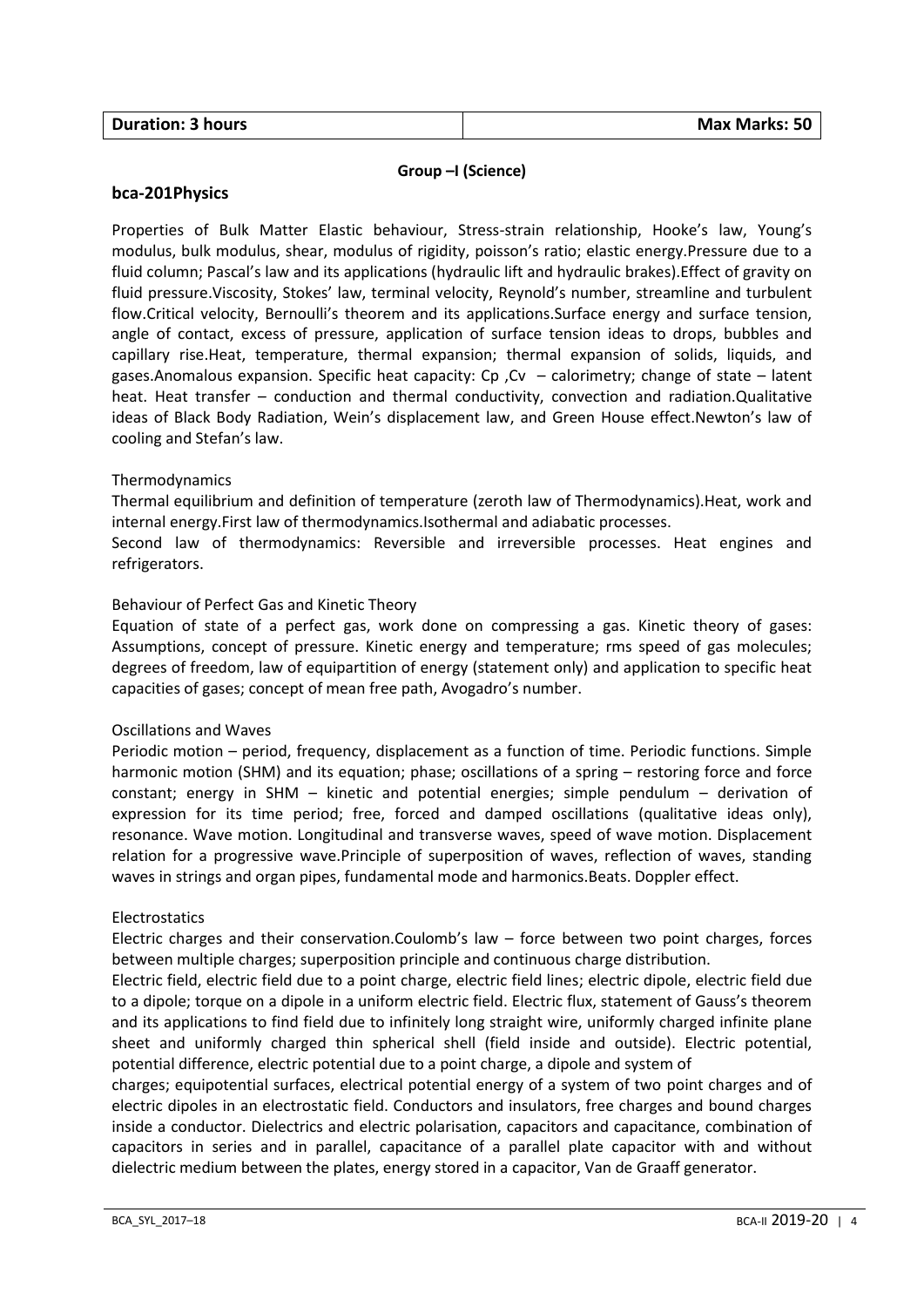# Current Electricity

Electric current, flow of electric charges in a metallic conductor, drift velocity and mobility, and their relation with electric current; Ohm's law, electrical resistance, V-I characteristics (linear and nonlinear), electrical energy and power, electrical resistivity and conductivity.Carbon resistors, colour code for carbon resistors; series and parallel combinations of resistors; temperature dependence of resistance.Internal resistance of a cell, potential difference and emf of a cell, combination of cells in series and in parallel.Kirchhoff 's laws and simple applications. Wheatstone bridge, metre bridge. Potentiometer – principle and applications to measure potential difference, and for comparing emf of two cells; measurement of internal resistance of a cell.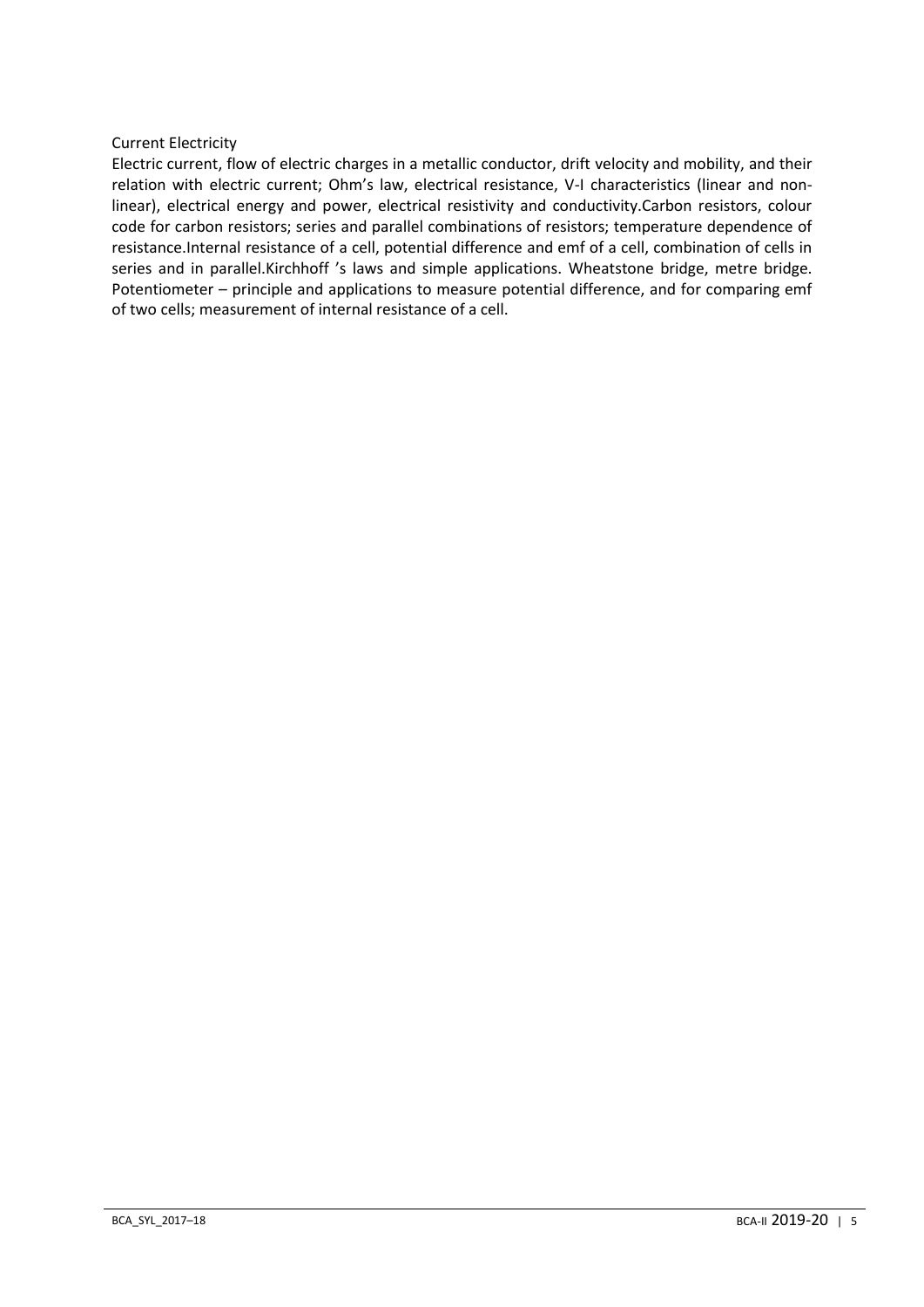| <b>Duration: 3 hours</b> | <b>Max Marks: 50</b> |
|--------------------------|----------------------|
|                          |                      |

# **Group –II (Computer)**

# **bca-201Computer Practices**

Types of communications – oral communication, written communication – formal, informal, business letters – types of letter, writing letters, business correspondence, applying for a job, resume writing, filling an employment application.

Report writing – definition and determining reports purpose, report planning, collecting information, developing an outline, sections of report, types of report, making reports writing effective, drafting circulars, notices, agenda and minutes of meetings.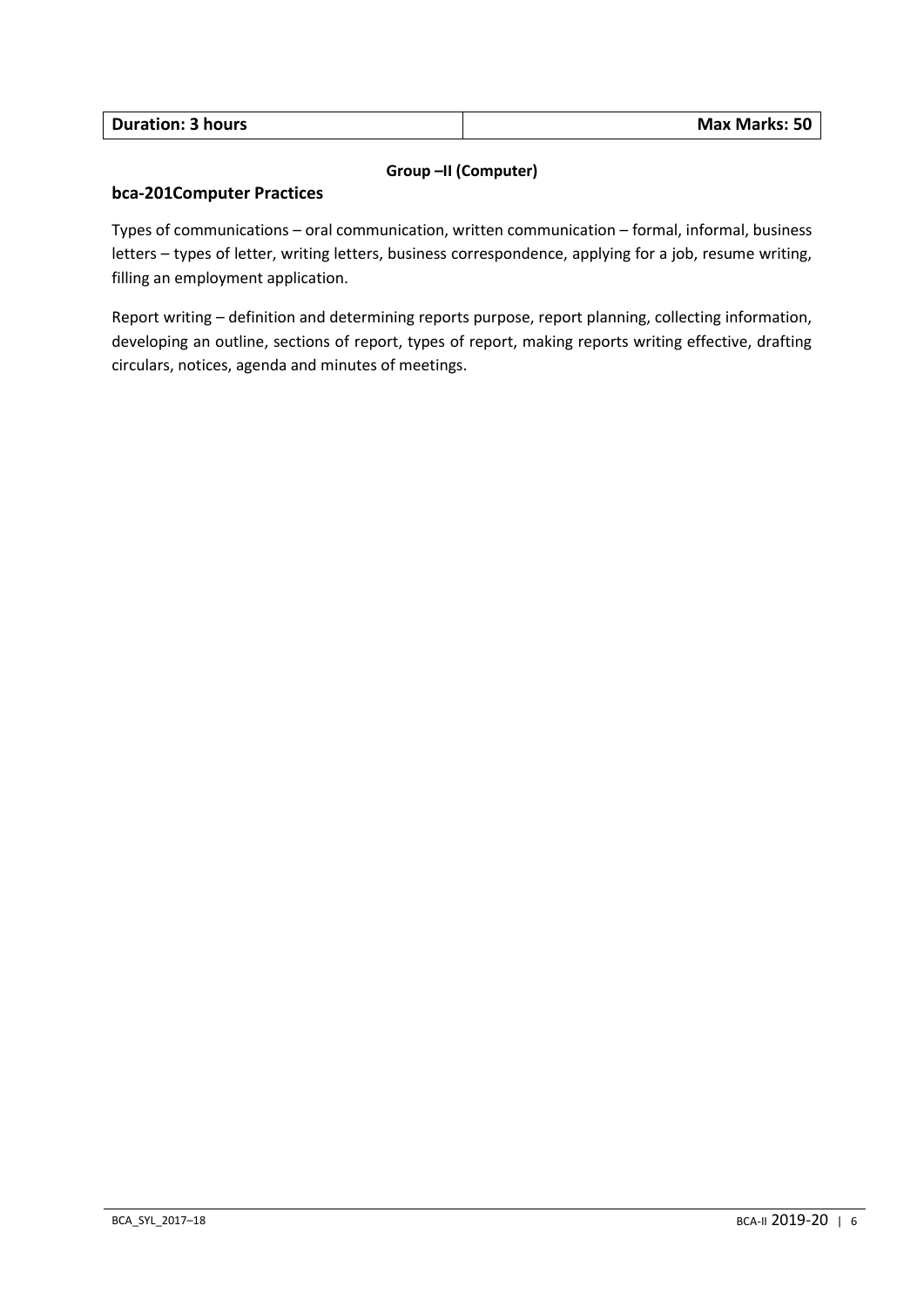| <b>Duration: 3 hours</b> | Max Marks: 50 |
|--------------------------|---------------|
|                          |               |

# **Group –III (Arts)**

# **bca-201Geography**

Climate, Vegetation and Soil, Weather and climate - spatial and temporal distribution of temperature, pressure winds and rainfall, Indian monsoon: mechanism, onset and withdrawal, variability of rainfalls: spatial and temporal; use of weather charts; Climatic types (Koeppen). Natural vegetation-forest types and distribution; wild life; conservation; biosphere reserves. Soils - major types (ICAR's classification) and their distribution, soil degradation and conservation.

Hazards and Disasters: Causes, Consequences and Management Floods, Cloudbursts, Droughts: types and impact, Earthquakes and Tsunami, Cyclones: features and impact, Landslides

#### People

Population-distribution, density and growth, Population change-spatial patterns and structure; determinants of population change; Age-sex ratio; rural-urban composition; Human development concept; selected indicators, international comparisons

#### Human Activities

Primary activities - concept and changing trends; gathering, pastoral, mining, subsistence agriculture, modern agriculture; people engaged in agricultural and allied activities - some examples from selected countries.

Secondary activities-concept; manufacturing: types - household, small scale, large scale; agro based and mineral based industries; people engaged in secondary activities - some examples from selected countries.

Tertiary activities-concept; trade, transport and tourism; services; people engaged in tertiary activities - some examples from selected countries.

Quaternary activities - concept; people engaged in quaternary activities - case study from selected countries.

Transport, Communication & Trade, Land transport - roads, railways; trans-continental railways, Water transport - inland waterways; major ocean routes, Air transport - Intercontinental air routes, Oil and gas pipelines, Satellite communication and cyber space- Importance and usage for geographical information; use of GPS, International trade-Bases and changing patterns; ports as gateways of international trade, role of WTO in International trade, Ocean: National rights and international treaties.

#### Human settlements

Settlement types - rural and urban; morphology of cities (case study); distribution of mega cities; problems of human settlements in developing countries.

#### People

Population: distribution, density and growth; composition of population - linguistic, religious; sex, rural-urban and occupational-regional variations in growth of population. Migration: international, national-causes and consequences. Human development: selected indicators and regional patterns. Population, environment and development.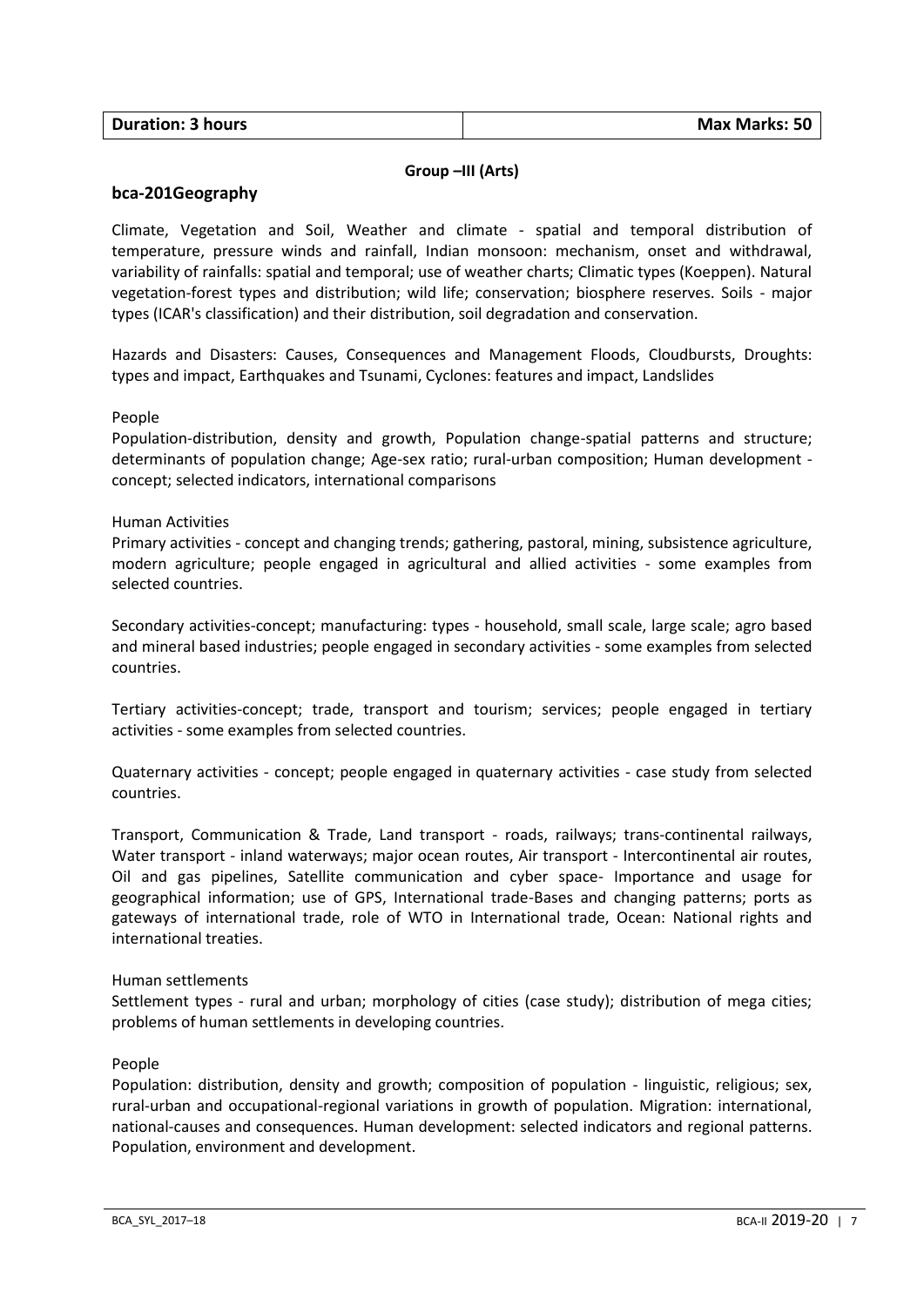# **Group –IV (Commerce)**

# **bca-201Accountancy**

#### Bills of Exchange

Bills of Exchange and Promissory Note: Definition, Features, Parties, Specimen, Distinction. Important Terms: Term of Bill, Days of Grace, Date of Maturity, Bill at Sight, Negotiation, Endorsement, Discounting of bill, Dishonour of bill, Noting of bill, Insolvency of Acceptor, Retirement and Renewal of a bill. Accounting Treatment of bill transactions.

# Financial Statements

Financial Statements: Meaning and Users. Profit and Loss Account: Gross profit, Operating profit and Net profit. Balance Sheet: Need, Grouping, Marshalling of Assets and Liabilities. Adjustments in preparation off financial statements with respect to closing stock, outstanding expenses, prepaid expenses, accrued income, income received in advance, depreciation, bad debts, provision for bad debts, provision for discount on debtors, managers' commission, abnormal loss, goods sent for approval and in transit. Preparation of Profit and Loss Account and Balance Sheet of sole proprietorship concerns.

# Financial Statement of Not-for-Profit Organization

Not for profit organization: Meaning and examples. Receipts and Payments account, Income and Expenditure account: Meaning and Concept of Fund based accounting. Preparation of Income and Expenditure account and Balance Sheet from Receipts and Payments Account with additional information.

#### Computers in Accounting

Introduction to Computers: Meaning, Capabilities and Components of Computer System. Database concepts for Accounting.Retrieval of accounting information-basic queries.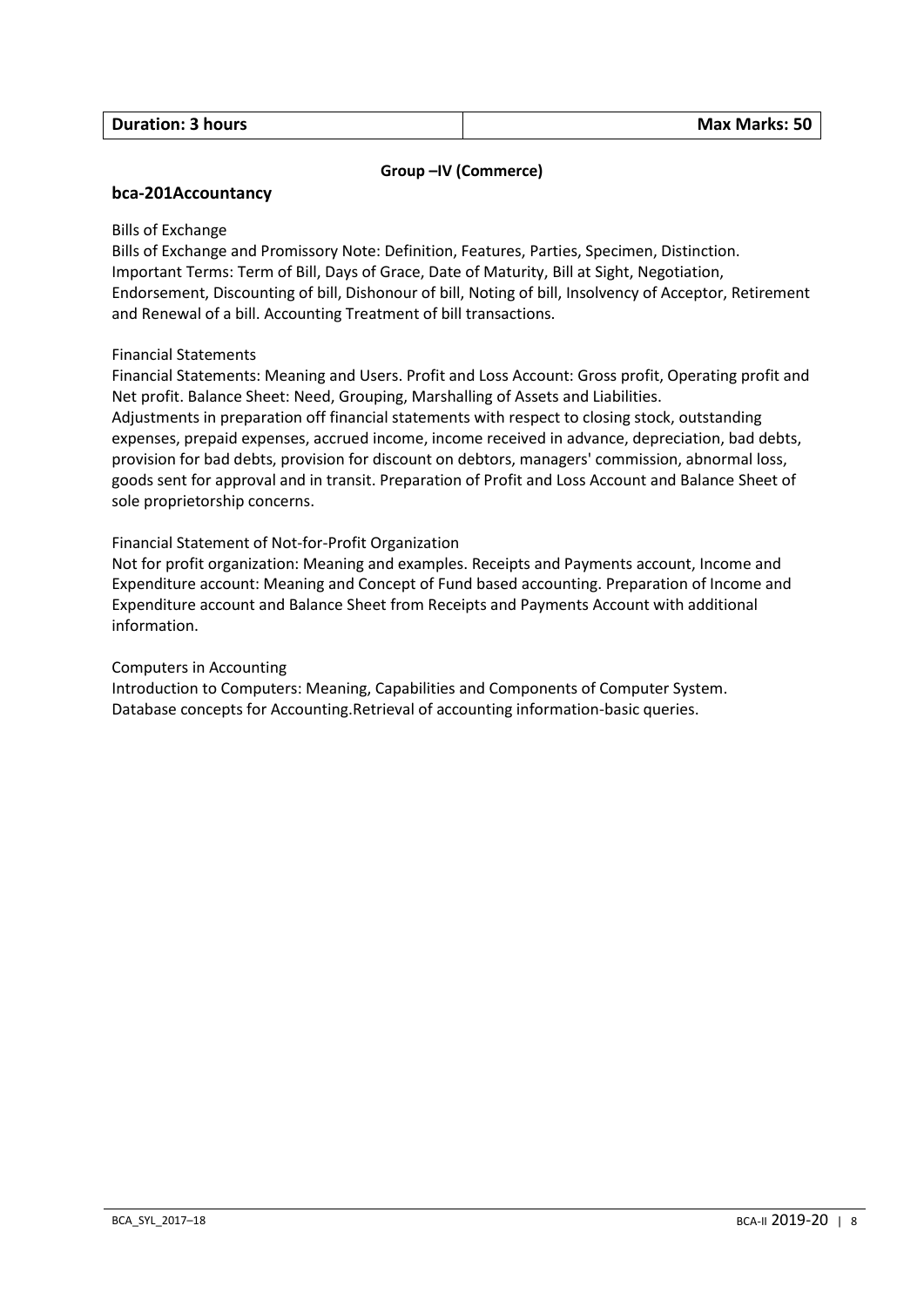# **Group –V (Skill 1)**

#### **bca-201 Merchandise Management**

Merchandise Management- Meaning, factors affecting the Merchandising function, function of Merchandise Manager—Planning, organizing, Directing, controlling, coordinating, Merchandise Planning, Process of planning, sales forecast, Identifying the requirement, merchandise control, merchandise buying product line, classification, category management, components of category management, category management process.

# Strategy Management

Principals of Strategy Management, Fundamentals and Approaches of retail Strategy Management, Basic criteria's to analyses Strategy Management strategy, Retail pricing and merchandise performance, elements of retail price, developing a pricing strategy, Approaches to a pricing strategy Adjustment to retail price, factors affecting retail price, merchandise allocation, Analyzing Merchandise performance, pare to curve. Importance of strategic Management in this competitive retail market.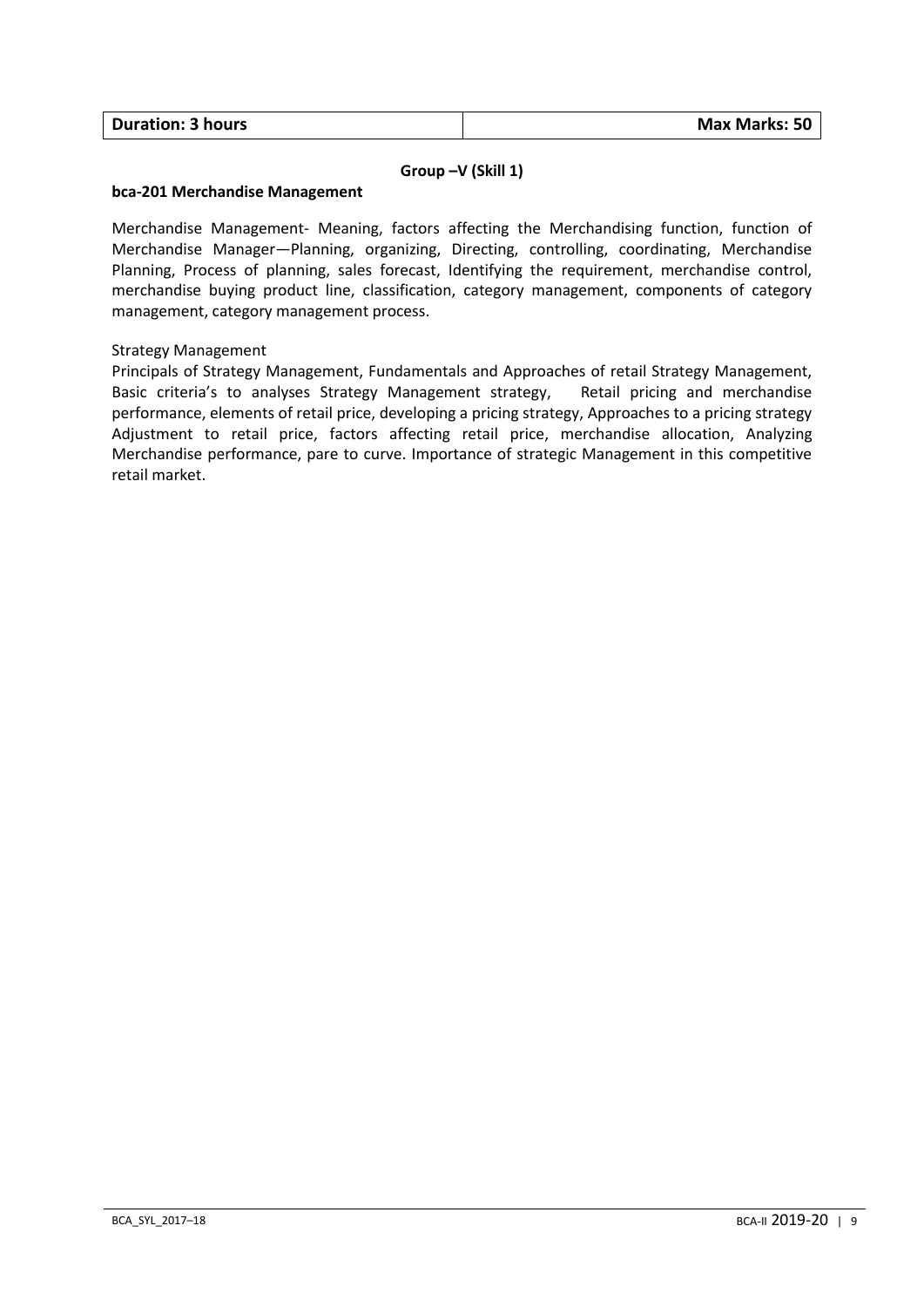# **Group –I (Science)**

# **bca-202Mathematics**

# RELATIONS AND FUNCTIONS

Relations and Functions

Types of relations: Reflexive, symmetric, transitive and equivalence relations. One to one and onto functions, composite functions, inverse of a function.Binary operations.

#### Inverse Trigonometric Functions

Definition, range, domain, principal value branches.Graphs of inverse trigonometric functions.Elementary properties of inverse trigonometric functions.

#### ALGEBRA

Matrices, Concept, notation, order, equality, types of matrices, zero matrix, transpose of a matrix, symmetric and skew symmetric matrices. Addition, multiplication and scalar multiplication of matrices, simple properties of addition, multiplication and scalar multiplication.Non-commutativity of multiplication of matrices and existence of non-zero matrices whose product is the zero matrix (restrict to square matrices of order 2).Concept of elementary row and column operations. Invertible matrices and proof of the uniqueness of inverse, if it exists; (Here all matrices will have real entries).

#### Determinants

Determinant of a square matrix (up to  $3 \times 3$  matrices), properties of determinants, minors, cofactors and applications of determinants in finding the area of a triangle. Adjoint and inverse of a square matrix. Consistency, inconsistency and number of solutions of system of linear equations by examples, solving system of linear equations in two or three variables (having unique solution) using inverse of a matrix.

#### CALCULUS Limits and Derivatives

Derivative introduced as rate of change both as that of distance function and geometrically, intuitive idea of limit, Definition of derivative, relate it to slope of tangent of the curve, derivative of sum, difference, product and quotient of functions. Derivatives of polynomial and trigonometric functions.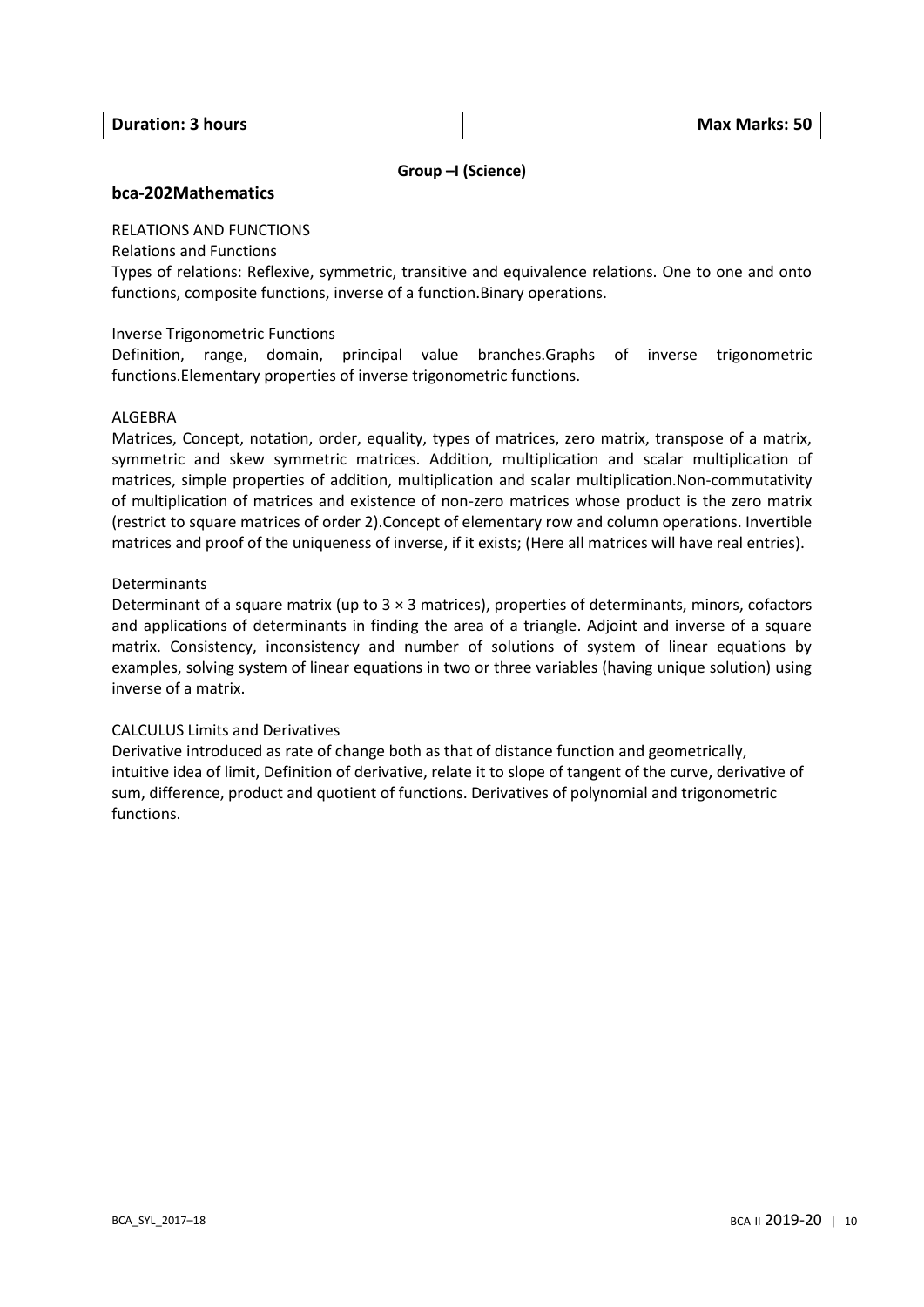| <b>Duration: 3 hours</b> | <b>Max Marks: 50</b> |
|--------------------------|----------------------|
|                          |                      |

# **Group –II (Computer)**

# **bca-202Information Practices**

Client/server computing: Evolution of client/server concepts, definition, history, need and motivation for client/server approach, client/server environments, characterization of client/server computing, client/server types and examples.

Client/server development tools, advantages of client/server technology connectivity, user productivity reduction in network traffic, faster delivery of systems.

The Role of Client – Client request for service, dynamic data exchange, OLE, Common Object Request Broker Architecture (CORBA), Components of client/server applications

The Role of Server – Server functions, network operating systems, Novel Netware, LAN Manager, Server Operating System, System Application Architecture.

Architecture: Components of client-server architecture, application partitioning, the two-layer and three-layer architectures, communication between clients and servers, use of APIs in client/server computing, middleware technology in client/server computing. Open System Interconnectivity (OSI), Inter Process Communication (IPC)

Client/Server System Development – Network Management, Remote System Administrations, LAN Network Management, Privacy and Security Issue, Developing applications on RDBM, GUI design concepts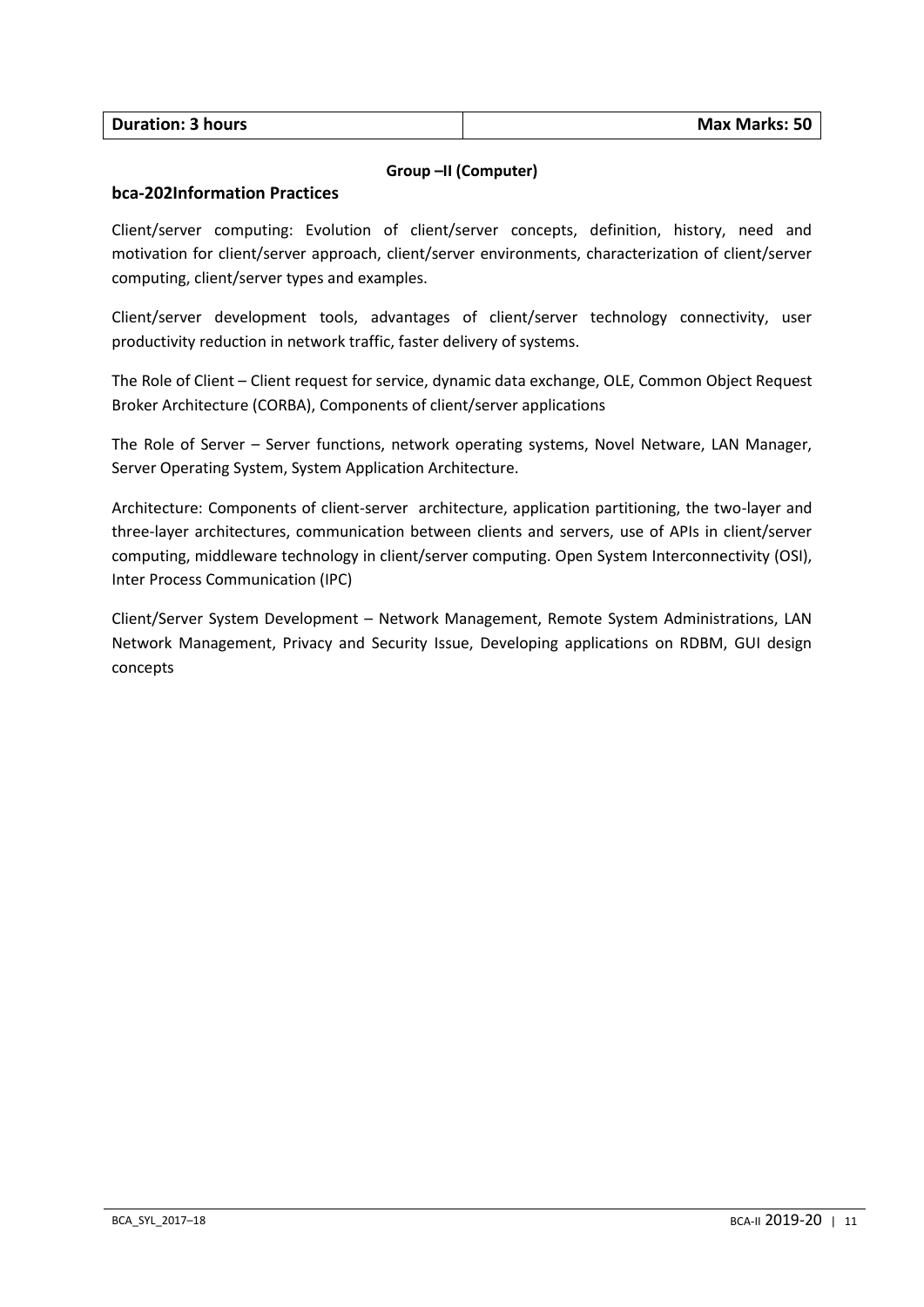# **Group –III (Arts)**

#### **bca-202Sociology**

Western Social Thinkers

Karl Marx on Class Conflict, Emile Durkheim on Division of Labour, Max Weber on Bureaucracy

Indian Sociologists

G.S. Ghurye on Race and Caste, D.P. Mukherjee on Tradition and Change, A.R. Desai on the State, M.N. Srinivas on the Village

Introducing Indian Society Colonialism, Nationalism, Class and Community Demographic Structure and Indian Society, Rural-Urban Linkages and Divisions

Social Institutions: Continuity and Change, Family and Kinship, the Caste System Market as a Social Institution

Pattern of Social Inequality and Exclusion, Caste Prejudice, Scheduled Castes and Other Backward Classes, Marginalization of Tribal Communities, The Struggle for Women's Equality, The Protection of Religious Minorities, Caring for the Differently Abled

The Challenges of Cultural Diversity Problems of Communalism, Regionalism, Casteism and Patriarchy, Role of the State in a Plural and Unequal Society, What We Share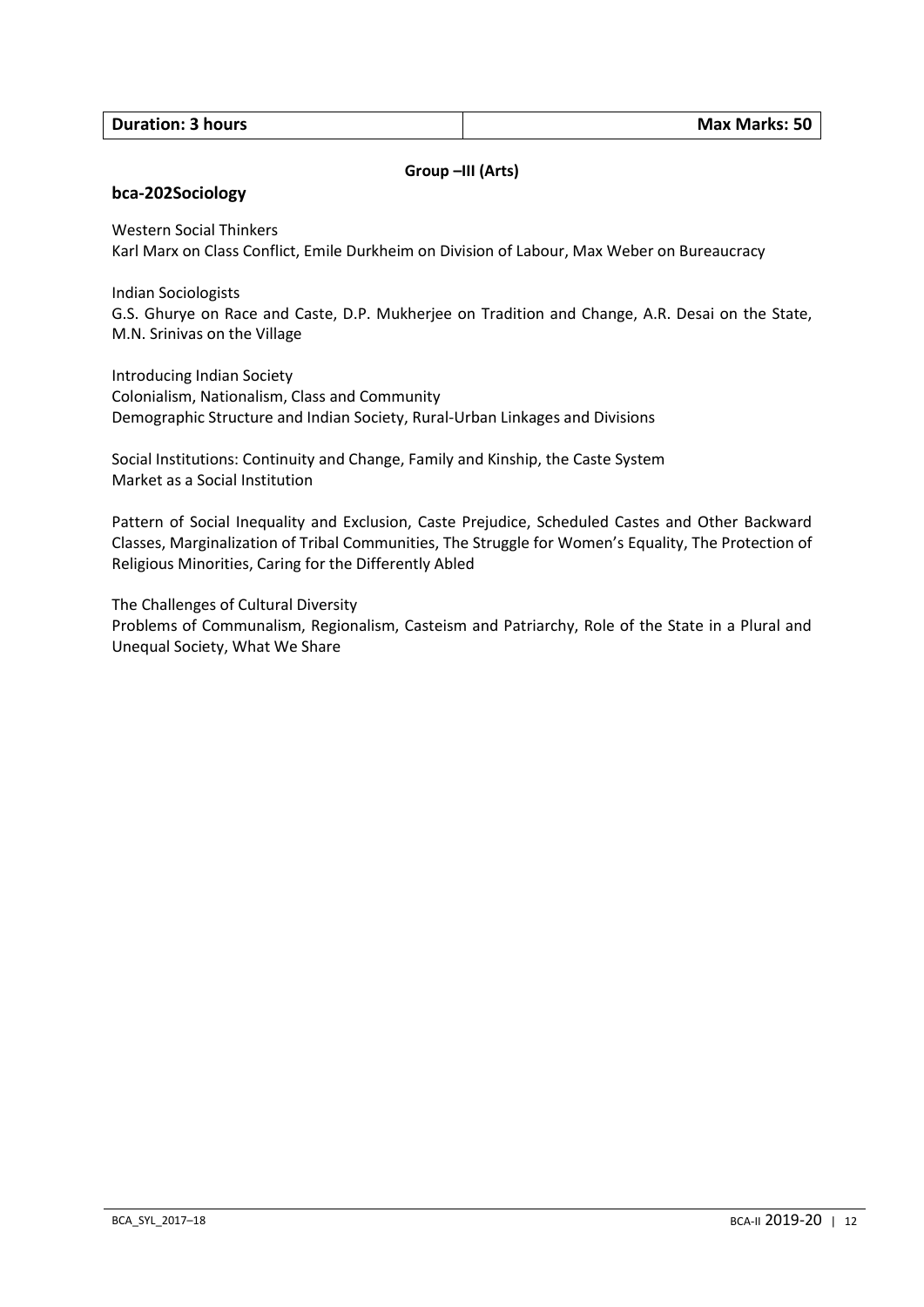# **Group –IV (Commerce)**

# **bca-202Business Studies**

#### Small Business

Small scale enterprise as defined by MSMED Act 2006 (Micro, Small and Medium Enterprise Development Act). Role of small business in India with special reference to rural areas. Government schemes and agencies for small scale industries: (National Small Industries Corporation) and DIC (District Industrial Center) with special reference to rural, backward and hilly areas.

# Internal Trade

Services rendered by a wholesaler and a retailer Types of retail - trade - Itinerant and small scale fixed shops Large scale retailers - Departmental stores, chain stores, mail order business

Concept of automatic vending machine Chambers of Commerce and Industry: Basic functions Main documents used in internal trade: Performa invoice, invoice, debit note, credit note. LR (Lorry receipt) and RR (Railway Receipt) Terms of Trade: COD (Cash on Delivery), FOB (Free on Board), CIF (Cost, Insurance and Freight), E&OE (Errors and Omissions Excepted)

#### International Trade

Meaning, difference between internal trade and external trade: Meaning and characteristics of international trade. Problems of international trade: Advantages and disadvantages of international trade Export Trade - Meaning, objective and procedure of Export Trade

Import Trade - Meaning, objective and procedure: Meaning and functions of import trade; purpose and procedure Documents involved in International Trade; documents involved in export trade, indent, letter of credit, shipping order, shipping bills, mate's receipt, bill of lading, certificate of origin, consular invoice, documentary bill of exchange (DA/DP), specimen, importance World Trade Organization (WTO) meaning and objective

#### Nature and Significance of Management

Management - concept, objectives and importance, Management as Science, Art and Profession Levels of management, Management functions - planning, organising, staffing, directing and controlling, Coordination - concept, characteristics and importance

#### Principles of Management

Principles of Management - concept, nature and significance Fayol's principles of management Taylor's Scientific Management - principles and techniques

#### Management and Business Environment

Business Environment - concept and importance, Dimensions of Business Environment - Economic, Social, Technological, Political and Legal, Impact of Government policy changes on business with special reference to liberalization, privatization and globalisation in India.

#### Planning

Concept, importance and limitations, Planning process, Single use and Standing Plans - Objectives, Strategy, Policy, Procedure, Method, Rule, Budget and Programme.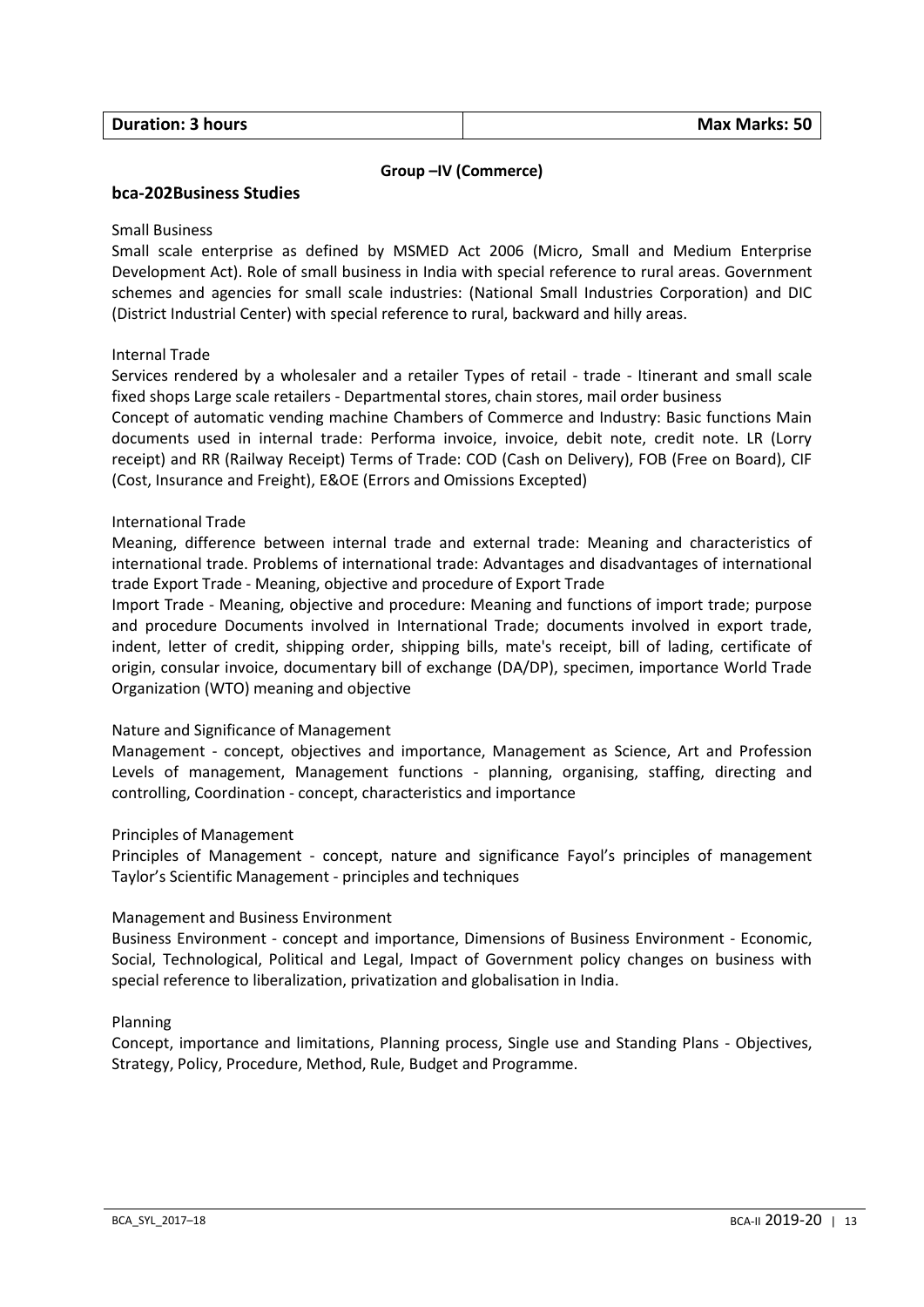| <b>Duration: 3 hours</b> | <b>Max Marks: 50</b> |
|--------------------------|----------------------|

# **Group –V (Skill 2)**

# **bca-202Banking Management System**

Definition & Principles of Banking: Present structure of banking System in India. Brief History; Management Principles in Banks; Managerial Functions in banks.Management of Deposits and advances; Deposit mobilization; Classification and nature of Deposit accounts; advances, Lending practices, Types of advances.

# **Investment Management system**

Liquidity and profitability; preparation of cheques, Bills ,Endorsement ;Government securities, documents of title of goods –receipts ,Records, Evaluation of loans application; profit and loss accounts; balance sheet and statutory report regarding cash revenue.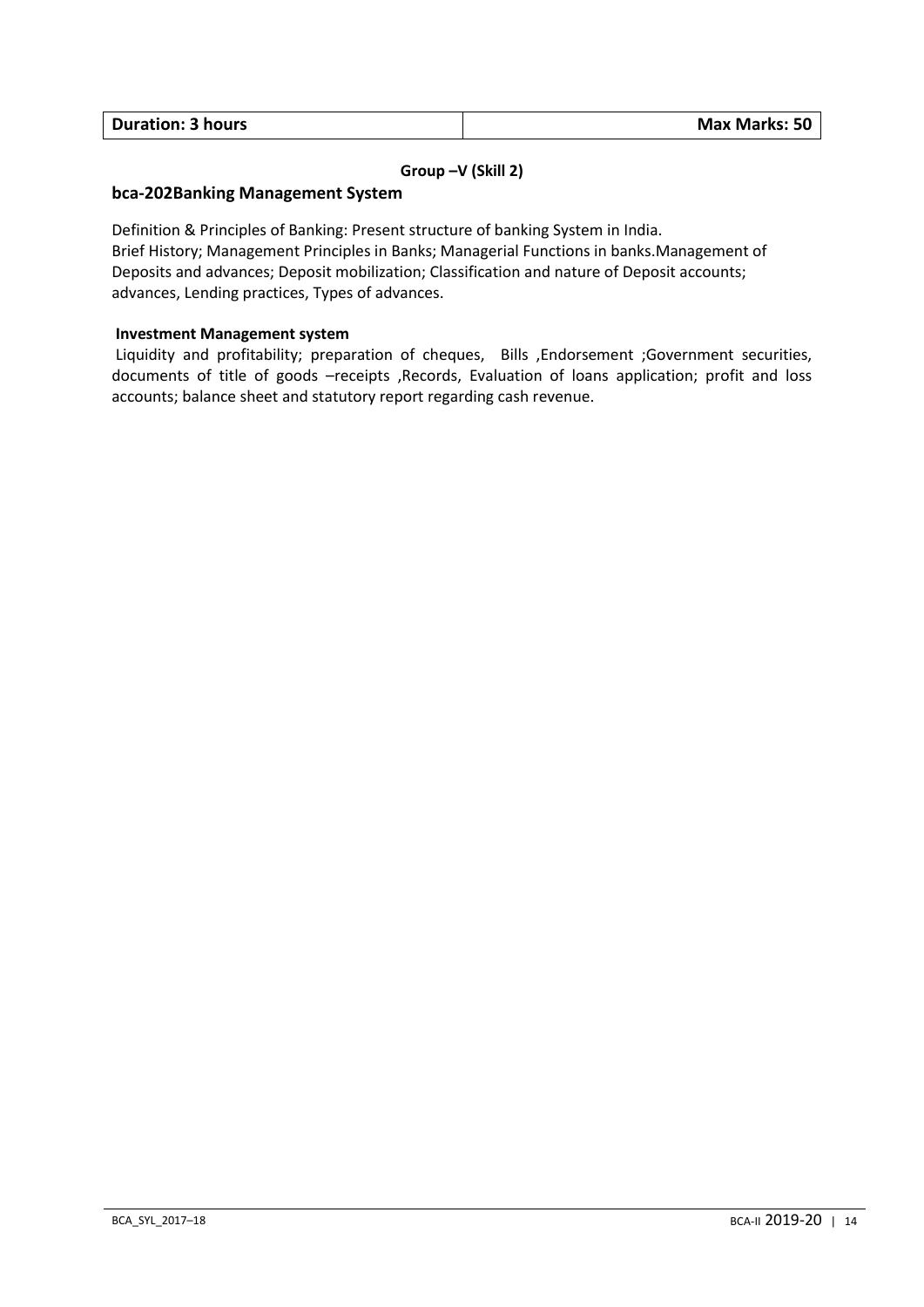| <b>Duration: 3 hours</b> | <b>Max Marks: 50</b> |
|--------------------------|----------------------|

#### **bca-203Database Management Systems**

Overview of DBMS: Basic DBMS terminology, DBA and his responsibilities, physical and logical data independence, architecture of DBMS, distributed databases, structure design and Client/server architecture.

Entity-Relationship Model, entity, entity set, attributes, tuples, domains, keys, super and candidate key, overview of hierarchical, network and relational models, comparison of network, hierarchical and relational models

Relational Model: Storage organization for relations, relational algebra, set operators, relational operators, decomposition of relation schemes, functional dependencies, multi-valued dependencies, normalization up to DKNF.

Relational Query Language: DDL, DML, DCL, database integrity, domain integrity, entity integrity, referential integrity, security, authorization, access matrix, concurrency, locks, serializability, recovery

Distributed database design, architecture of distributed processing system, data communication concept, data placement, placement of DDBMS and other components, concurrency, control and recovery, transaction management, need of recovery, recovery techniques, serializability, blocking, dead locks, introduction to query optimization.

MS-Access: Create a Table in MS Access -Data Types, Field Properties, Fieldsnames, types, properties, default values, format, caption, validationrules Data Entry Add record delete recode and edit text Sort, find/replace,filter/select, re-arrange columns, freeze columns. Edit a Tables- copy, delete, import, modify table structure find replace.

Setting up Relationships- Define relationships, add a relationship, set a rule for Referential Integrity, change the join type, delete a relationship, save relationship Queries & Filter –difference between queries and filter,filter using multiple fields AND,OR,advance filter Queries create Query with one table,fiend record with select query, find duplicate record with query,find unmatched record with query, run query,save and change query.

Introduction to Forms Types of Basic Forms: Columnar, Tabular, Datasheet, Main/Subforms, add headers and footers, add fields to form, add text to form use label option button, check box,combo box, list box Forms Wizard, Create Template.

Introduction to Reports,Types of Basic Reports: Single Column, Tabular Report Groups/Total, single table report multi table report preview report print report, Creating Reports and Labels, Wizard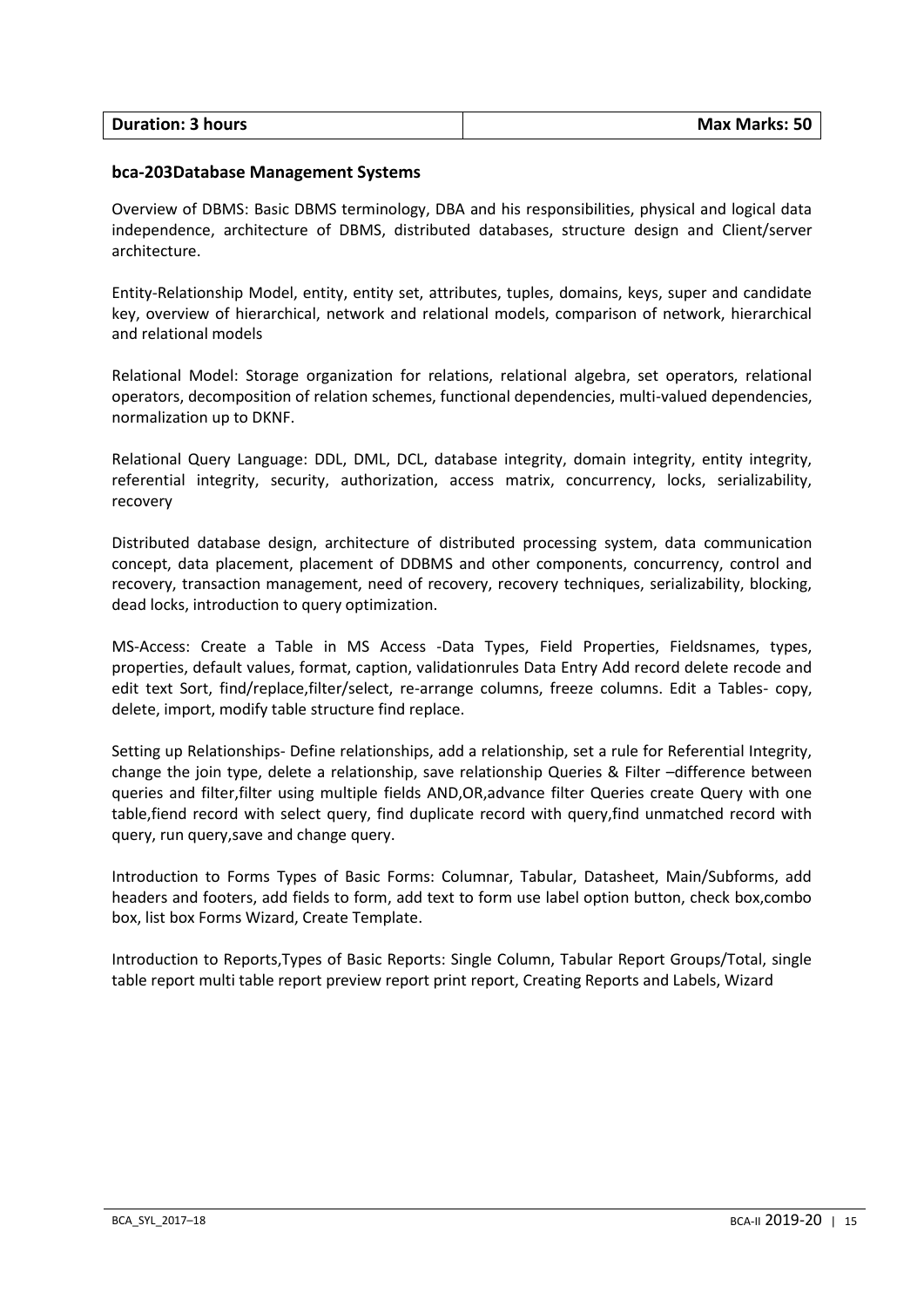| <b>Duration: 3 hours</b> | <b>Max Marks: 50</b> |
|--------------------------|----------------------|
|                          |                      |

# **bca-204Java Programming**

Introduction to Java, history, characteristics, Object Oriented Programming, data types, variables, arrays, difference between Java and C++Control statements: Selection, iteration, jump statements, operators

Classes and Methods: Introducing classes, Class fundamentals, Declaring Objects, Assigning object reference variables. Introducing method , Constructors, The this Keyword, Garbage Collection-Finalize() method, Overloading methods, Using objects as parameters, Argument Passing , Returning Objects, Recursion , static and final keyword , Nested and Inner Classes , String Class ,Command Line arguments.

Inheritance, Packages, Interfaces: Inheritance Basics , using super, method overriding , Dynamic method dispatch , abstract classes , Using final with inheritance , Packages , Access Protection, Importing packages ,Interfaces.

Exception Handling, Multithreading, Applet : Exception handling fundamentals, Types, Using try, catch, throw, throws and finally , Java thread model , Creating a Thread , Creating multiple threads,Thread priorities , synchronization , Inter-thread communication , Applet Basics , Applet Skeleton, HTML applet tag – Passing parameters to applet

I/O Streams, Utility Classes:I/O Streams- Byte Streams , Character Streams , Reading and Writing Files, Legacy Classes and Interface: Vector, Stack, The Enumeration Interface, Utility classes: StringTokenizer, Date, Calendar,Random, Scanner

Javax.Swing Package : JButton , JLabel,JTextField , JPasswordField, JRadioButton, JCheckBox, JComboBox ,JList,JToggleButton,JSpinner, JTabbedPane, JTable,JToolBar ,JToolTip , JFrame , JPanel , JDialog , JSlider, Introduction to Event Handling: Event Classes – Event Listener interfacess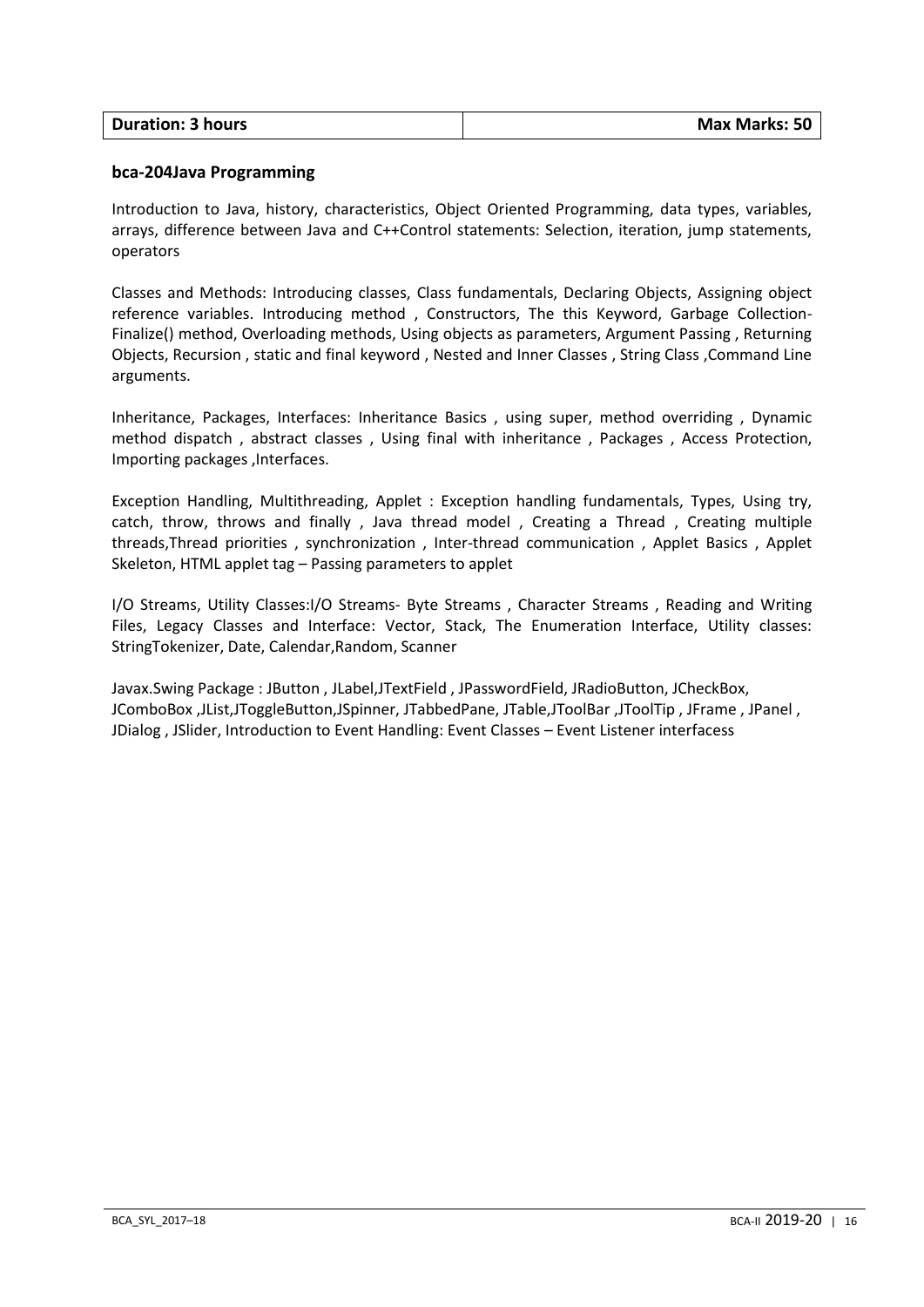| <b>Duration: 3 hours</b> | <b>Max Marks: 50</b> |
|--------------------------|----------------------|
|                          |                      |

# **bca-205C++ Programming for Object Oriented Systems**

Object Oriented Concepts, Tokens, Expressions and Control Structures Introduction: Basic Elements of Programming, Console I/O Operations.

Control Structures: Control and Looping Statements. Function: Function Prototyping, Call and Return by Reference, Inline Function, Default and Const Arguments, Function Overloading, Arrays, Manipulators and Enumeration.

Classes and Object, Object Oriented Methodology: Basic Concepts/Characteristics of OOP. Advantages and Application of OOP's, Procedural Programming Vs OOP

Classes and Objects: Specifying a Class, Creating Objects, Private & Public Data Members and Member Functions, Defining Inline Member Functions, Static Data Members and Member Functions. Arrays within Class, Arrays of Objects, Objects as Function Arguments, Returning Objects.

Constructors, Destructors, Operators Overloading and Inheritance. Constructors and Destructors: Introduction, Parameterized Constructors, Multiple Constructors in A Class, Constructors With Default Arguments, Dynamic Initialization of Objects, Copy Constructors, Dynamic Constructors, Const Objects, Destructors Operators Overloading: Definition, Unary and Binary Overloading, Rules for Operator Overloading.

Inheritance: Defining Derived Classes, Types of Inheritance, Constructors and Destructors in Derived Classes.

Pointers Virtual & Friend functions and file handling Pointers: Pointer to Objects, this Pointer, New and Delete Operators, Virtual Function, Friend Functions. Opening, Closing a File, File Modes, File Pointers and their Manipulation, Sequential Input and Output Operations: Updating a File, Random Access, and Error Handling During File Operations, Command Line Arguments.